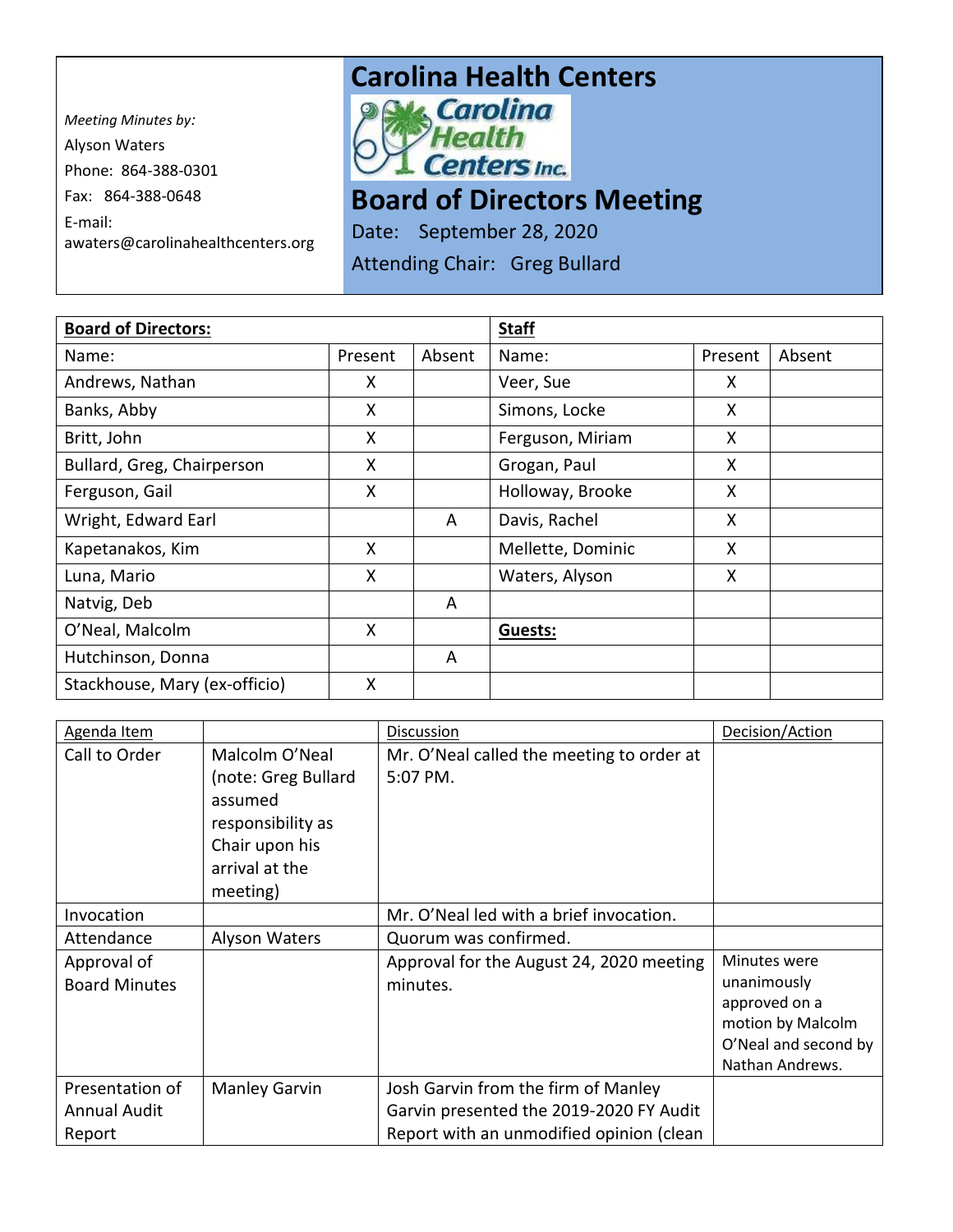|                          |             | opinion). Mr. Garvin reviewed the                  |  |
|--------------------------|-------------|----------------------------------------------------|--|
|                          |             | financial statements noting: a) accuracy           |  |
|                          |             | of reporting; and b) effectiveness of              |  |
|                          |             | internal controls.                                 |  |
|                          |             |                                                    |  |
|                          |             | Mr. Garvin reported that, consistent with          |  |
|                          |             | Uniform Guidance for the Single Audit,             |  |
|                          |             | the programs funded by MIECHV were                 |  |
|                          |             | selected for a review of compliance with           |  |
|                          |             | one minor finding: that being the absence          |  |
|                          |             | of a policy requiring annual background            |  |
|                          |             | checks on all employees. This deficit has          |  |
|                          |             | been corrected.                                    |  |
| Leadership Team Reports: |             |                                                    |  |
| President's              | Sue Veer    | Sue Veer provided a monthly report on              |  |
| Report                   |             | developments and activities in the key             |  |
| (Monthly)                |             | priority areas of:                                 |  |
|                          |             | Advocacy and Health Policy                         |  |
|                          |             | Leadership and Staff Development<br>$\bullet$      |  |
|                          |             | <b>Strategic and Operational Updates</b><br>٠      |  |
|                          |             | (including Covid 19 response)                      |  |
|                          |             |                                                    |  |
|                          |             | <b>External Partnerships and Affiliations</b><br>٠ |  |
|                          |             | <b>Consulting Activities</b><br>$\bullet$          |  |
|                          |             | CEO leave time                                     |  |
|                          |             | Sue emphasized that developments                   |  |
|                          |             | around the 340B program have by                    |  |
|                          |             | necessity become her top priority and              |  |
|                          |             | reviewed what is considered to be a very           |  |
|                          |             | serious threat to the value and viability of       |  |
|                          |             |                                                    |  |
|                          |             | the program. Sue reviewed the 4-prongs             |  |
|                          |             | of the assault, noting that the worst case         |  |
|                          |             | scenario is the elimination of all contract        |  |
|                          |             | pharmacy and loss of savings on                    |  |
|                          |             | prescriptions paid by Medicare and                 |  |
|                          |             | commercial insurers. Sue provided an               |  |
|                          |             | update on the national response                    |  |
|                          |             | including the announcement that NACHC              |  |
|                          |             | will be filing a lawsuit against HHS. CHC          |  |
|                          |             | has been adapting as necessary and                 |  |
|                          |             | compiling data necessary should a                  |  |
|                          |             | contingency plan become necessary.                 |  |
|                          |             |                                                    |  |
|                          |             | A copy of Sue's report will be retained            |  |
|                          |             | with the official copy of these minutes.           |  |
| Organizational           | Paul Grogan | Paul Grogan provided the regular                   |  |
| Performance              |             | monthly Organizational Performance                 |  |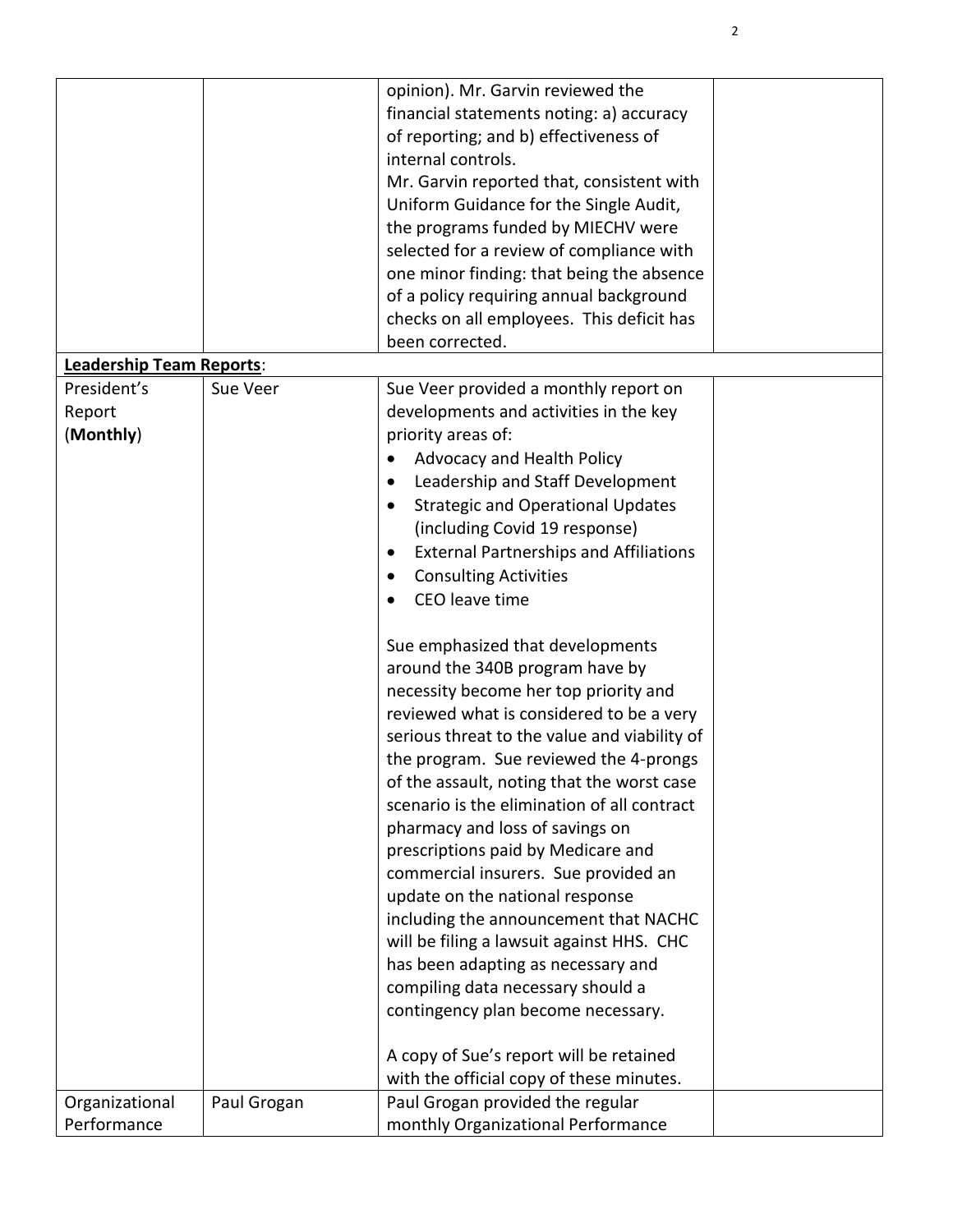| Report                                                                |                        | Summary including utilization statistics<br>and financial reports. Paul noted that CHC<br>is performing above budget and<br>explained the impact and financial<br>management of Covid related emergency<br>funding.<br>Paul introduced the senior leadership<br>team's unanimous help position that,<br>based on our financial position and the<br>circumstances and conditions the staff<br>had worked under over the last months,<br>this year's holiday bonus should be<br>significantly increased. The budget<br>allocation for this will be discussed at<br>next month's Finance Committee.<br>A copy of Paul's report will be retained<br>with the official copy of these minutes |  |
|-----------------------------------------------------------------------|------------------------|-----------------------------------------------------------------------------------------------------------------------------------------------------------------------------------------------------------------------------------------------------------------------------------------------------------------------------------------------------------------------------------------------------------------------------------------------------------------------------------------------------------------------------------------------------------------------------------------------------------------------------------------------------------------------------------------|--|
| <b>CMO Report</b><br>(Monthly)                                        | Dr. Locke Simons       | Dr. Simons provided an update on<br>provider staffing, reviewed the quality<br>measures, provided a review of Quality<br>Improvement activities, and presented<br>the Annual Risk Assessment.<br>A copy of Dr. Simon's reports will be<br>retained with the official copy of these<br>minutes                                                                                                                                                                                                                                                                                                                                                                                           |  |
| Development<br>and Corporate<br>Compliance<br><b>Quarterly Report</b> | <b>Brooke Holloway</b> | Brooke Holloway provided a quarterly<br>report from the Development Division<br>including updates from each domain of<br>work which include:<br><b>Human Resources</b><br>$\bullet$<br>Marketing and Public Relations<br>$\bullet$<br><b>Credentialing and Contracts</b><br>$\bullet$<br>Management<br><b>Benevolence Funding</b><br>$\bullet$<br><b>Community Health</b><br>$\bullet$<br><b>Grants and Special Projects</b><br>٠<br>In reporting on HR activities, Brooke<br>discussed the impacts on Covid 19 on<br>staffing and use of Covid 19 related leave.<br>In reporting on grants and special                                                                                 |  |

3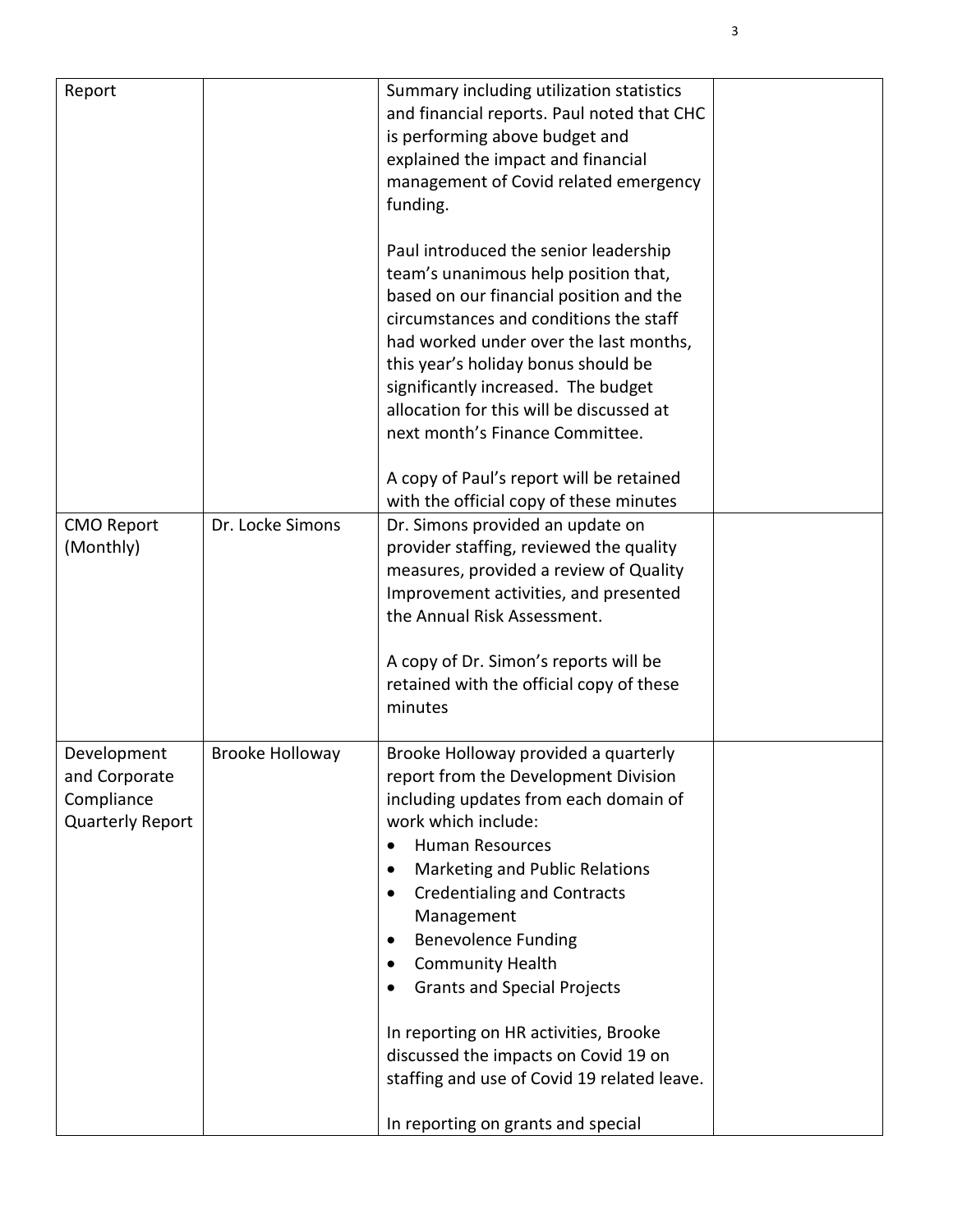|                           |                                                       | projects, Brooke noted the following:             |                     |
|---------------------------|-------------------------------------------------------|---------------------------------------------------|---------------------|
|                           |                                                       | > Budget Period Renewal (HRSA)                    |                     |
|                           |                                                       | Instead of SAC because of COVID-                  |                     |
|                           |                                                       | 19, needs assessment on                           |                     |
|                           |                                                       | schedule.                                         |                     |
|                           |                                                       | > SEPTEP (HIV/AIDS Prevention &                   |                     |
|                           |                                                       | Care) continuing to work on PrEP                  |                     |
|                           |                                                       |                                                   |                     |
|                           |                                                       | access and HIV testing.                           |                     |
|                           |                                                       | $\triangleright$ Choose Well (Contraceptive Care) |                     |
|                           |                                                       | Working on RFP for 2021. Allowed                  |                     |
|                           |                                                       | to apply for additional funds                     |                     |
|                           |                                                       | because of successes shown.                       |                     |
|                           |                                                       |                                                   |                     |
|                           |                                                       | Brooke also provided a review of patient          |                     |
|                           |                                                       | experience data and briefly outlined              |                     |
|                           |                                                       | plans going forward.                              |                     |
|                           |                                                       | A copy of Brooke's report will be                 |                     |
|                           |                                                       | retained with the official copy of these          |                     |
|                           |                                                       | minutes.                                          |                     |
| Distribution              | Provided in advance                                   | <b>Quality and Population Health</b>              |                     |
|                           |                                                       |                                                   |                     |
| Only:                     | of the meeting                                        | <b>Measures</b>                                   |                     |
|                           |                                                       | Monthly RX Dashboard                              |                     |
|                           |                                                       | <b>Behavioral Health Report</b>                   |                     |
|                           |                                                       | <b>Beckman Center for Mental</b><br>i.            |                     |
|                           |                                                       | Health                                            |                     |
|                           |                                                       | ii.<br><b>CHC Behavioral Health</b>               |                     |
|                           |                                                       | Coordinator's Report                              |                     |
|                           |                                                       | (deferred due to maternity                        |                     |
|                           |                                                       | leave)                                            |                     |
| <b>Committee Reports:</b> |                                                       |                                                   |                     |
| Executive                 |                                                       | No Report.                                        |                     |
| Committee                 |                                                       |                                                   |                     |
| Development               |                                                       | No Report.                                        |                     |
| Committee                 |                                                       |                                                   |                     |
| Finance                   |                                                       | No Report.                                        |                     |
| Committee                 |                                                       |                                                   |                     |
| <b>Strategic Planning</b> |                                                       | No Report.                                        |                     |
| Committee                 |                                                       |                                                   |                     |
|                           | <b>Discussion Action Items: Standing Agenda items</b> |                                                   |                     |
| Grassroots                | Summary included                                      |                                                   |                     |
| <b>Advocacy Report</b>    | in President's                                        |                                                   |                     |
|                           | Report                                                |                                                   |                     |
| Review of                 | Policy: Provider                                      | Dr. Simons presented two items for                | Both items received |
| Corporate                 | Credentialing and                                     | approval:                                         | unanimously         |
| Policies                  | Privileging                                           | 1. Credentialing and Privileging Policy           | approval on a       |
|                           |                                                       | which incorporates the provisions for             | motion by Malcolm   |

4